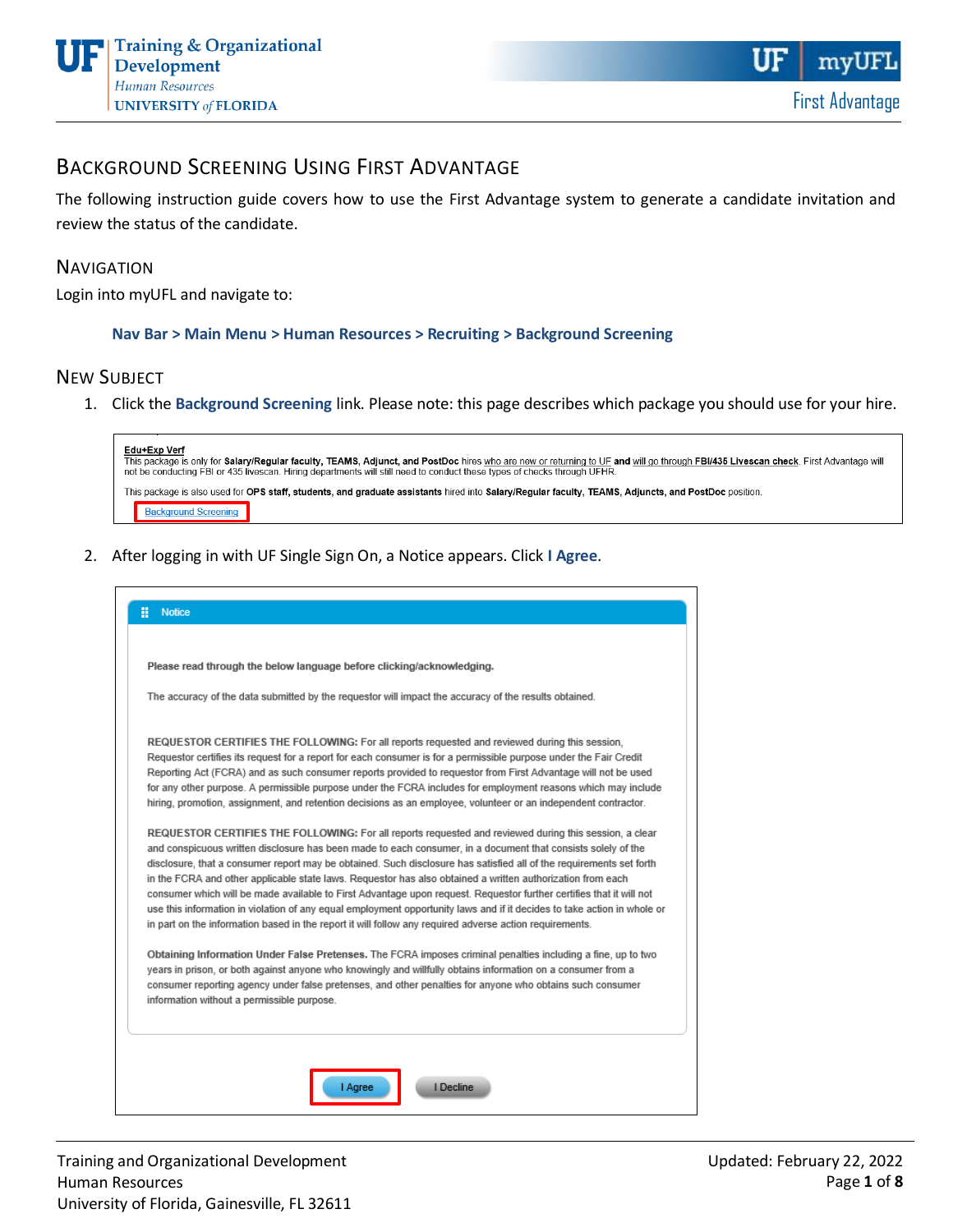

- 3. Alerts & Notifications may appear to provide system updates on possible downtime or delays. Click the **Continue**  button.
- 4. Click the **Profile Advantage Subheader** to expand the menu. Profile Advantage allows you to manage your candidate profiles and background orders.

|                          | : Dashboard View Selections                   |                                                    |  |
|--------------------------|-----------------------------------------------|----------------------------------------------------|--|
| Home                     | <b>Select All</b>                             | $\angle$ Employment Screening                      |  |
| Home Page                | Profile Advantage                             | ■ Wellness Advantage                               |  |
| Newsletter               | Consent Management<br>$\checkmark$ Onboarding | Employee Management<br>$\triangle$ Case Exceptions |  |
| <b>Profile Advantage</b> |                                               | Apply                                              |  |

5. To initiate an invitation to your candidate to complete their profile, select **New Subject**.



- 6. To generate the candidate invitation:
	- a. Complete Candidate **First**, **Last Name** and **Email**
	- b. Make sure to check the **CC: Recruiter on Invitation Email** box.

**NOTE:** The term Recruiter in First Advantage refers to the initiator of the order.

| Ô<br>Ð<br>Home                   | O | <b>New Subject</b><br>×   |                                                                     |  |
|----------------------------------|---|---------------------------|---------------------------------------------------------------------|--|
|                                  |   | <b>Email Information</b>  |                                                                     |  |
| <b>Profile Advantage</b>         |   | First name (given name) * |                                                                     |  |
| New Subject<br>٠                 |   | Last name (family name) * |                                                                     |  |
| <b>Find Subject</b><br>۰.        |   | Email Address *           |                                                                     |  |
| Ð<br><b>Employment Screening</b> |   | Language                  | $\check{ }$                                                         |  |
| <b>Administration</b>            |   |                           | CC: Recruiter on Invitation Email ■ CC: Recruiter on Reminder Email |  |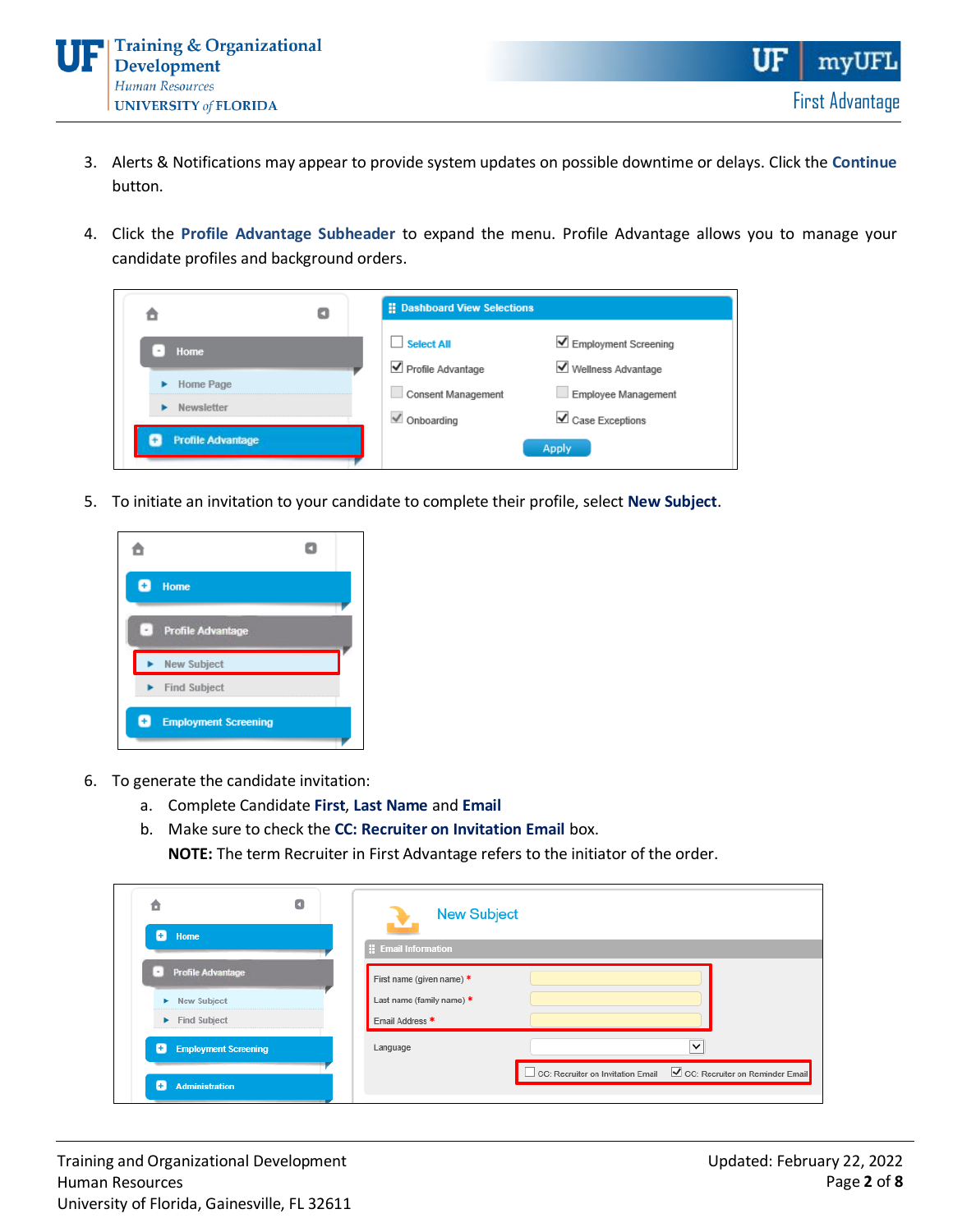

c. Select a **Package** to order based on position type. (Please note: do not select a la carte package items.).

| Package Selections             | $\theta$                 | o |
|--------------------------------|--------------------------|---|
| Order As Account               | 図。<br>123456             |   |
| <b>Requesting User</b>         | $\checkmark$<br>55551212 |   |
| Package *                      | Select a package<br>◡    |   |
|                                |                          |   |
| <b>Additional Search Types</b> |                          |   |
| Search Types                   | Selected Search Types    |   |
|                                | h<br>O                   |   |
|                                | n                        |   |
|                                |                          |   |
|                                |                          |   |

7. Under the Reference Fields section, enter your **Department Name**, **Department ID**, **Type of Position required** and **Reason for Screening** then click the **Send** button.

| : Reference Fleids            | o                          |
|-------------------------------|----------------------------|
| Department Name <sup>▲</sup>  |                            |
| Department ID <sup>+</sup>    |                            |
| Type of Position <sup>★</sup> | Select One<br>$\check{~}$  |
| If other, then specify        |                            |
|                               |                            |
| Reason for Screening *        | Select One<br>$\checkmark$ |
|                               |                            |
|                               | Send<br>Cancel             |
|                               |                            |

- 8. After the New Subject entry has been made, you will receive a notification email when:
	- a. the employee completes the order and signed the consent.
	- b. First Advantage completed their screening.
	- c. the order is adjudicated eligible or ineligible for employment at UF.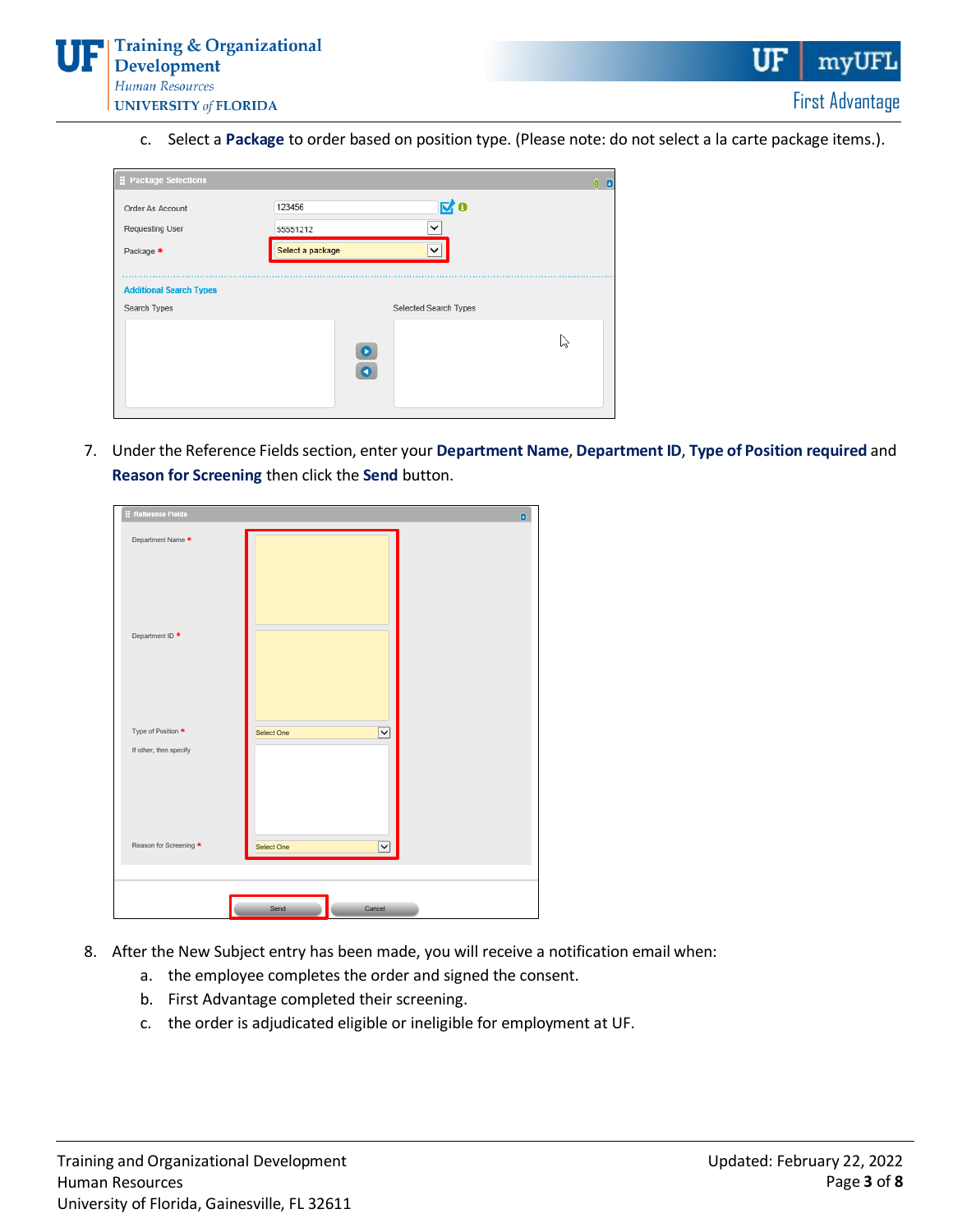First Advantage has the capability to prevent departments from submitting more than one order on an employee within a 90-day period. If a duplicate order is submitted within the 90-day period, the system will automatically cancel the order. In order for the system to confirm the duplication, the first order must be processed/consented by the employee. Once the same employee enters their social security number for the second order, the system will find the first order with the person's SSN and then cancel the second order.

Be sure to search for the candidate prior to initiating a check. This is to reduce duplication and preventing the employee from having to completing two consents.

### FIND SUBJECT

1. To review your candidates' progress, select **Find Subject**.



2. Complete as many of the **Search Fields** as you would like. Please note that the **Date range** can be up to 90 day increments.

| <b>Search Subject</b><br>÷.                                                                                    | <b>H</b> Search by - - Reference Fleids<br>$\bullet$ |
|----------------------------------------------------------------------------------------------------------------|------------------------------------------------------|
| <b>E</b> Search Criteria<br>$0$ $0$                                                                            | Department Name                                      |
| First Name<br>Last Name<br>Email Address<br>$\checkmark$<br>SSN<br>Government ID<br>Profile ID<br>Order ID     | Department ID                                        |
| : Additional Search Criteria<br>$0$ $0$                                                                        |                                                      |
| [16] (DD/MMM/YYYY)<br>18/Nov/2019<br>From<br>16 (DD/MMM/YYYY)<br>18/Dec/2019                                   | Type of Position<br>$\overline{\mathbf{v}}$          |
| To<br>Û<br>Select Recruiter<br>ÉÑ<br>Subject Type                                                              | If other, then specify                               |
| $\overline{\mathsf{v}}$<br>All-Except Deleted<br>Profile Status<br>$\Box$ Rescreen<br>$\Box$ Batch<br>Limit To |                                                      |
| Not Ordered In Progress Completed<br>Order Status<br>Posting Requisition# (if any)<br>Additional Note          | Reason for Screening<br>$\checkmark$                 |
|                                                                                                                |                                                      |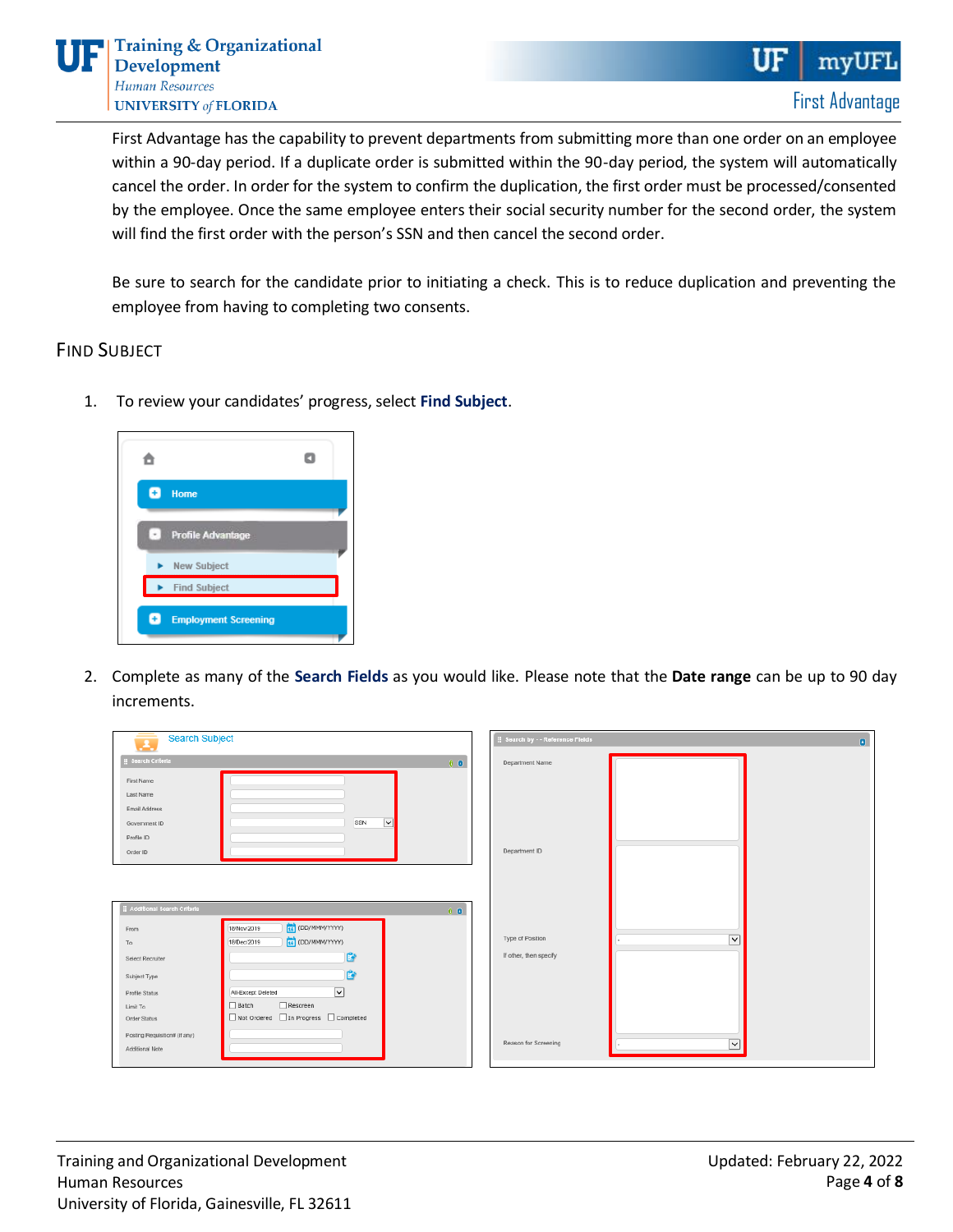- 3. You can search for a group of candidates with the same **Profile Status**. Search options include:
	- a. Not Started Candidate has not started their profile.
	- b. Started Candidate has started their profile but not completed.
	- c. Completed Candidate profile is complete. Background order will begin.
	- d. Deleted Candidates that have been manually deleted due to incomplete profiles.

Please note: Only search based on these four options and not other statuses. If any other status is selected, the search will return zero results.

| : Additional Search Criteria  |                                                        |
|-------------------------------|--------------------------------------------------------|
| From                          | 16 (DD/MMM/YYYY)<br>18/Nov/2019                        |
| To                            | 16 (DD/MMM/YYYY)<br>18/Dec/2019                        |
| <b>Select Recruiter</b>       | Ď                                                      |
| Subject Type                  | Ď                                                      |
| <b>Profile Status</b>         | <b>All-Except Deleted</b><br><b>Not Started</b>        |
| Limit To                      | Started                                                |
| <b>Order Status</b>           | Completed<br>mpleted<br>Deleted                        |
| Posting Requisition# (if any) | Deal Broken<br>Subject Blocked Date Range<br>Duplicate |
| <b>Additional Note</b>        | PROFILE_STATUS_AS                                      |

4. Click the **Search** button.



5. Your results will be displayed. Please note the **Profile Status** and **Order Status** columns.

Profile Status lists **Not Started** and **Started** depending on whether the candidate has or has not completed the profile. The status changes when the candidate responds to their email and when they complete the consent packet.

Order Status **Completed** profiles will have an **In Progress** or **Eligible**, **Decisional**, **Ineligible for Hire** Order Status. Here is a description of what each status represents:

- a. In Progress = Screening is still ongoing
- b. Criminal Pending\*\* = Criminal Background Screening is complete but contains records that UFHR must review
- c. Eligible = Criminal Background Screening is complete and all results are satisfactory
- d. Dept Review Verification\*\* = Criminal background screening returned satisfactory, if requested, and hiring department must review the results for education/employment verification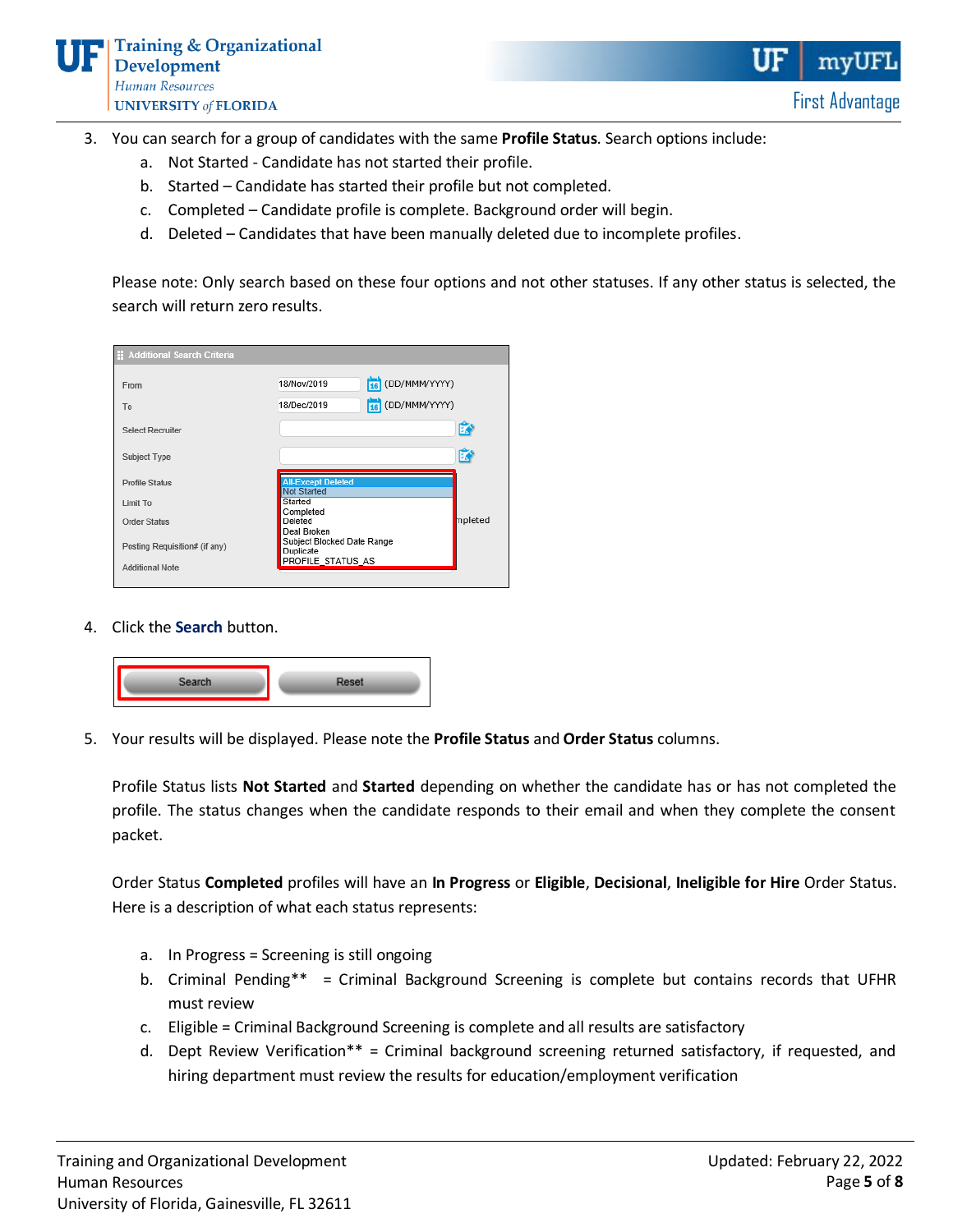| - 55 |   | <b>Subject</b> | Recruiter       | vInitiated  | <b>UPDATED</b> | <b>Profile Status</b> | <b>Order Status</b>       |
|------|---|----------------|-----------------|-------------|----------------|-----------------------|---------------------------|
|      |   | Gator, Alberta | Gator, Recruita | 15/Oct/2019 | 15/Oct/2019    | Completed Eligible    |                           |
|      | Ø | Bait, Gator    | Gator, Recruita | 15/Oct/2019 | 15/Oct/2019    | Completed             | Dept ReviewVerification** |
|      |   | Smith, John    | Gator, Recruita | 15/Oct/2019 | 15/Oct/2019    | Completed             | Criminal Pending**        |
|      |   | Bait, Little   | Gator, Recruita | 15/Oct/2019 | 15/Oct/2019    | Completed             | Eligible                  |
|      | ◛ | Jones, Indiana | Gator, Recruita | 15/Oct/2019 | 15/Oct/2019    | Completed             | Dept ReviewVerification** |
|      | ఆ | Gator, Big     | Gator, Recruita | 15/Oct/2019 | 15/Oct/2019    | Completed             | Eligible                  |
| u    | Ø | Gator, Ima     | Gator, Recruita | 15/Oct/2019 | 15/Oct/2019    | Completed             | Criminal Pending**        |

6. To create a report, select **Export to Excel** or **Export to CSV** from the **Actions** drop down.



7. Another way to access a set of Search Results by Profile Status from the First Advantage dashboard is to filter by date range in the **Profile Advantage** section. Select your desired date range (up to Last 90 Days) in the dropdown and select **Update**.

| <b>El Profile Advantage</b> |               |                     |               |  |  |  |
|-----------------------------|---------------|---------------------|---------------|--|--|--|
| Account                     | 123456        |                     |               |  |  |  |
| Recruiter                   | (All)         |                     |               |  |  |  |
|                             | Last 90 Days  |                     | ◡             |  |  |  |
|                             | Update        |                     |               |  |  |  |
| <b>Profile Status</b>       | <b>Counts</b> | <b>Order Status</b> | <b>Counts</b> |  |  |  |
| All                         | 196           | Completed           | 79            |  |  |  |
| Completed                   | 132           | In Progress         | 52            |  |  |  |
| Started                     | 8             |                     |               |  |  |  |
| Not Started                 | 56            |                     |               |  |  |  |
| (Deleted)                   | 1             |                     |               |  |  |  |
| Duplicate                   | $\bf{0}$      |                     |               |  |  |  |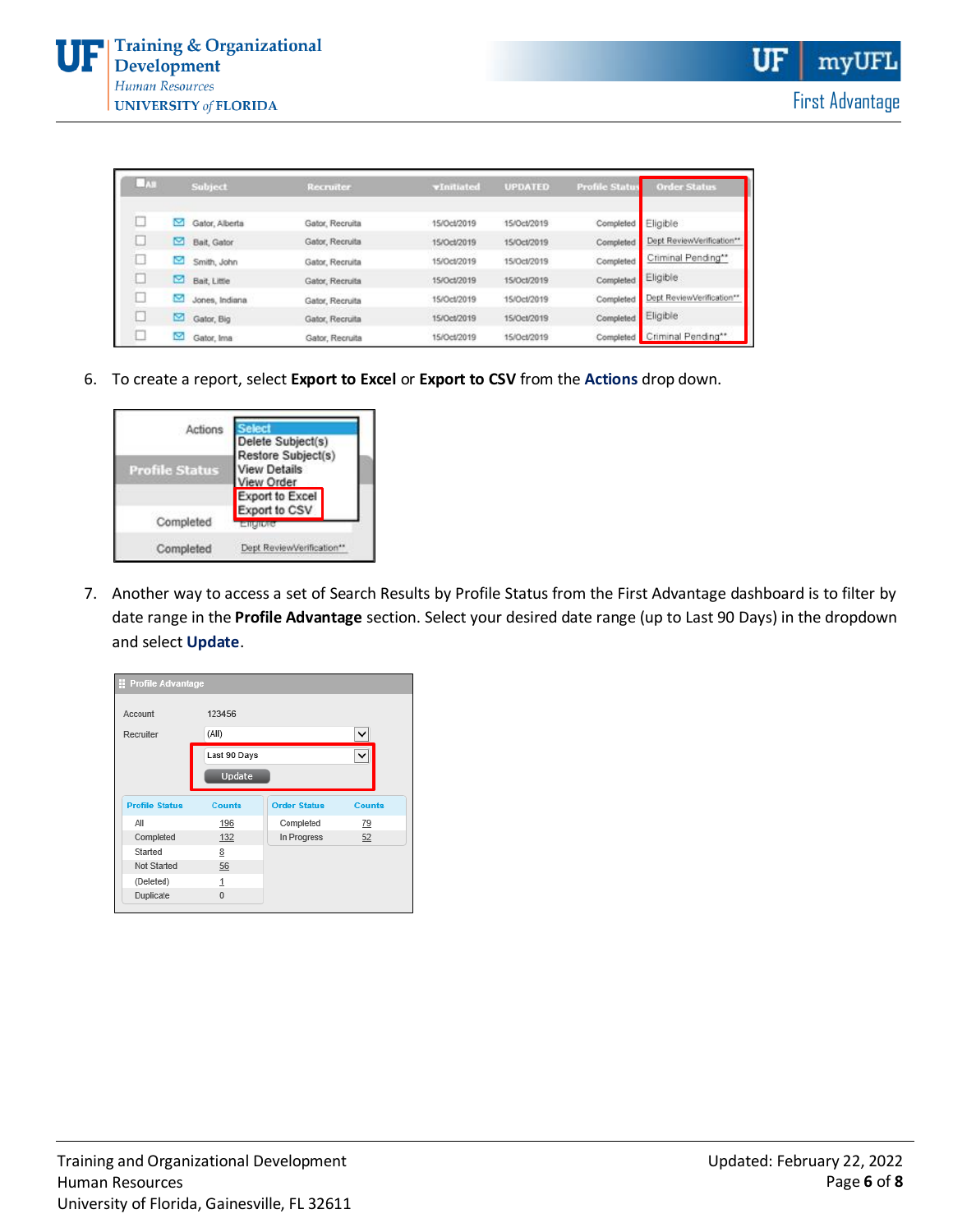

8. The Profile Status results have updated. For this example, the **Completed Number (1473)** will be selected.

| Profile Advantage     |               |                     |               |  |  |  |  |
|-----------------------|---------------|---------------------|---------------|--|--|--|--|
| Account               | 123456        |                     |               |  |  |  |  |
| Recruiter             | (All)         | v                   |               |  |  |  |  |
|                       | Last 90 Days  |                     |               |  |  |  |  |
|                       | Update        |                     |               |  |  |  |  |
| <b>Profile Status</b> | <b>Counts</b> | <b>Order Status</b> | <b>Counts</b> |  |  |  |  |
| All                   | 1812          | Completed           | 1399          |  |  |  |  |
| Completed             | 1473          | In Progress         | 63            |  |  |  |  |
| Started               | 53            |                     |               |  |  |  |  |
| Not Started           | 286           |                     |               |  |  |  |  |
| (Deleted)             | 16            |                     |               |  |  |  |  |
| Duplicate             | $\Omega$      |                     |               |  |  |  |  |

9. Here you can review your applicants' status.

| $-141$ |   | <b>Subject</b> | <b>Recruiter</b> | vInitiated  | <b>UPDATED</b> | <b>Profile Status</b> | <b>Order Status</b>       |
|--------|---|----------------|------------------|-------------|----------------|-----------------------|---------------------------|
|        | × | Gator, Alberta | Gator, Recruita  | 15/Oct/2019 | 15/Oct/2019    | Completed             | Eligible                  |
|        | ◚ | Bait, Gator    | Gator, Recruita  | 15/Oct/2019 | 15/Oct/2019    | Completed             | Dept ReviewVerification** |
|        | × | Smith, John    | Gator, Recruita  | 15/Oct/2019 | 15/Oct/2019    | Completed             | Criminal Pending**        |
|        |   | Bait, Little   | Gator, Recruita  | 15/Oct/2019 | 15/Oct/2019    | Completed             | Eligible                  |
|        | ◛ | Jones, Indiana | Gator, Recruita  | 15/Oct/2019 | 15/Oct/2019    | Completed             | Dept ReviewVerification** |
|        | ఆ | Gator, Big     | Gator, Recruita  | 15/0ct/2019 | 15/Oct/2019    | Completed             | Eligible                  |
| $\sim$ | ∾ | Gator, Ima     | Gator, Recruita  | 15/Oct/2019 | 15/Oct/2019    | Completed             | Criminal Pending**        |

Hiring departments should review the verification results for packets with the status of "Department Review Verification" to ensure the candidate meets the minimum requirements for the considered position. To view the verification results, click on the employee's name and then each verification component under "Search Type".